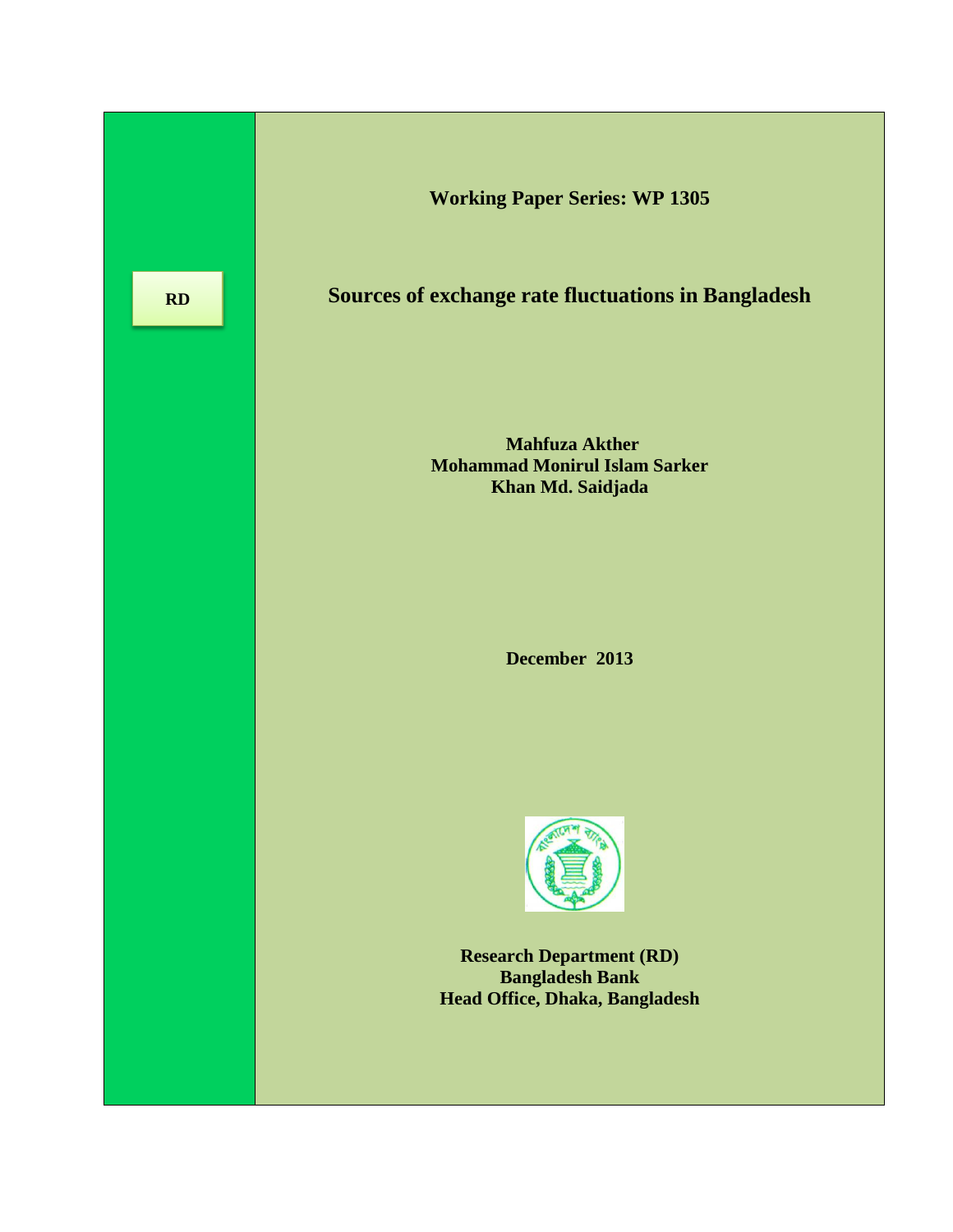## **Sources of exchange rate fluctuations in Bangladesh<sup>1</sup>**

Mahfuza Akther<sup>\*</sup> Mohammad Monirul Islam Sarker Khan Md. Saidjada

### **Abstract**

*Though exchange rate was stable in the initial stage of floating regime in Bangladesh, sharp depreciations occurred during August 2004 to April 2006 and again in July 2010 to January 2012. As excessive fluctuation of exchange rate can be an obstacle to macroeconomic stability, it is important to know the sources of fluctuations in both the phases. In this context, this paper tries to investigate the probable reasons behind sharp depreciation of Bangladesh Taka (BDT) against US dollar (USD) in these two phases using Structural Vector Autoregression (SVAR) model following Clarida and Gali (1994) and uses data from January 2003 to June 2012. The paper finds that both the demand shocks mainly arising from external sector and the supply shocks are responsible for sharp depreciations of Bangladesh's exchange rate in the two phases of our concern. However, the supply shocks are less effective than demand shocks in exchange rate fluctuations and the money supply shock also has a negligible effect on the depreciation of BDT during the period of this study.* 

**Keywords:** Structural VAR, Exchange rate depreciation, Demand shock, Supply Shock, Nominal Shock.

**JEL Classification:** E3, F41

 $\overline{\phantom{a}}$ 

<sup>&</sup>lt;sup>1</sup> In order to upgrade research capacity and policy analysis at Bangladesh Bank (BB), Research Department conducts research work on macroeconomic issues as a part of its routine activities. The paper reflects research in progress, and as such comments are most welcome (email: [mahfuza.akhther@bb.org.bd\)](mailto:mahfuza.akhther@bb.org.bd). It is anticipated that the paper will eventually be published in learned journals after completion of the due review process. The views expressed in this paper are those of the authors' own and do not necessarily reflect those of Bangladesh Bank. The authors would like to thank Dr. Ahsan H. Mansur, Executive Director, Policy Research Institute (PRI) of Bangladesh, who provided valuable insights and guided the research study.

<sup>\*</sup> Authors are Deputy General Manager of Research Department, Joint Director of Monetary Policy Department, and Deputy Director of Chief Economist's Unit, Bangladesh Bank respectively.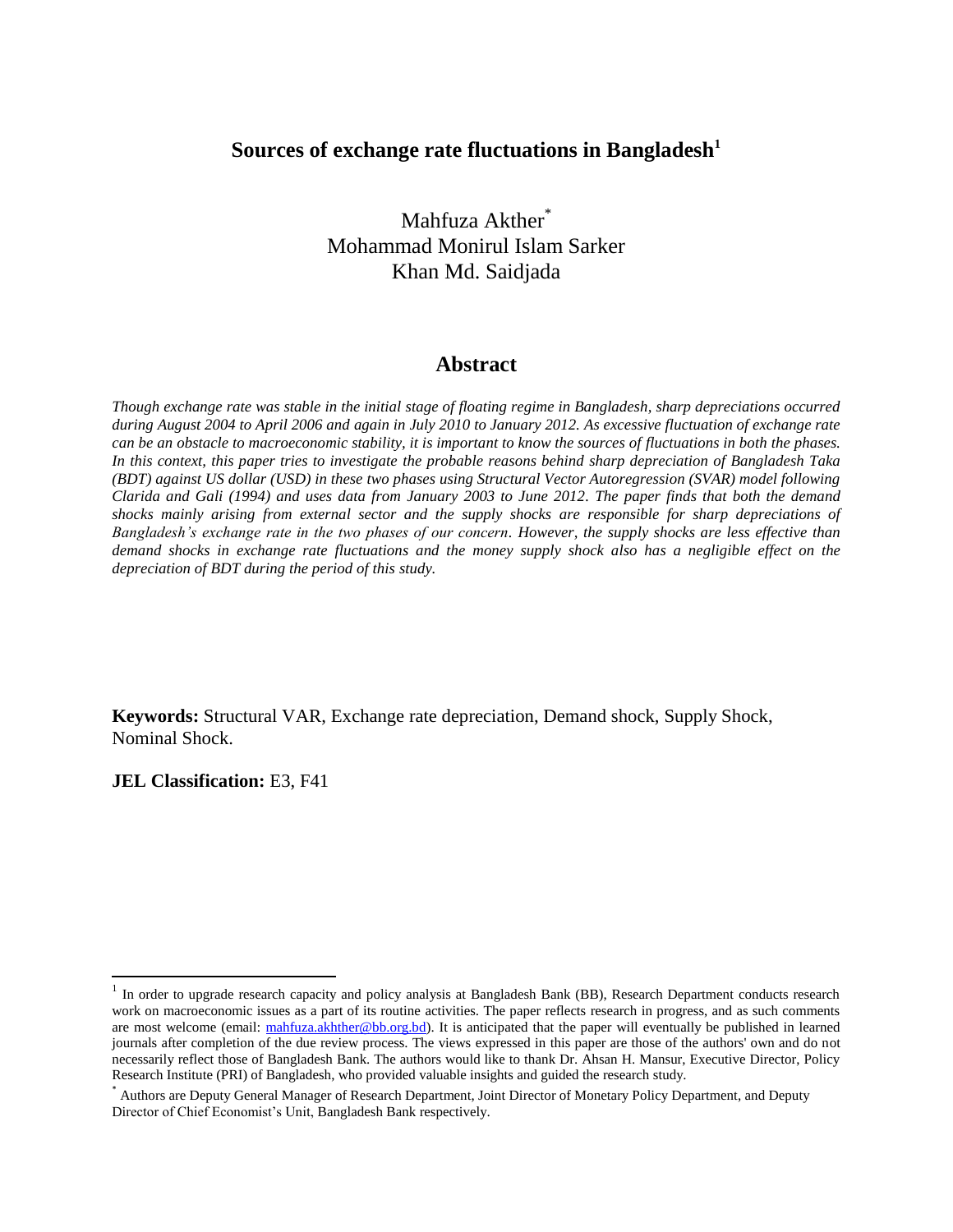## **Introduction**

The sharp depreciation of Bangladesh Taka (BDT) against US dollar (US\$) in late 2011 has generated considerable interest in seeking the reasons behind the exchange rate fluctuations in Bangladesh. The early stage of the floating exchange rate regime in Bangladesh was almost stable with low volatility and minimal depreciation of the taka against major trading partners' currencies due to adequate preparatory steps taken by Bangladesh Bank and the low inflationary environment at home and internationally (Rahman and Barua, 2006). From June 2003 to July 2004 the BDT/US\$ exchange rate remained fairly stable while during August 2004 to April 2006 it experienced substantial depreciating pressure. After April 2006, the exchange rate remained very stable moving very gently during May 2006 to June 2010. The exchange rates again started to depreciate sharply from July 2010 and it continued up to January 2012. From February 2012, it recorded an appreciating tendency which is still continuing.

It is generally believed that depreciation of the domestic currency improves net exports as well as the external current account balance of the home country. But the benefits depend on the elasticity of export and import demand function of the country. Besides, it increases the country's rate of inflation through pass through effect. Therefore, depreciation is not always a good thing for a country. It may also be harmful for the external sustainability as well as economic growth of a country. So, the paper attempts to find out the logical reasons behind the sharp depreciation of BDT against US dollar as well as its trading partners' currencies. The paper also investigate the inter linkage of foreign exchange market with money market of Bangladesh. Besides, a comparative analysis between the two episodes is also presented for future policy options. In this regard, the paper is divided into five sections. The first section summarizes the literature review. In the second section, the behavior of exchange rate movements is analyzed rigorously. The third section focuses the plausible reasons behind the exchange rate depreciations. The fourth section seeks the long-run relationship among the variables of interest (relative output, relative real exchange rate and relative price) and also tries to find out the possible reasons of exchange rate fluctuations using structural vector auto regression (SVAR) model. The last section provides some concluding remarks with policy suggestions.

## **I. Literature Review**

In literature, several studies attempted to investigate the sources of exchange rate fluctuations for different countries over different time periods. But very few studies are found for Bangladesh. Clarida and Gali (1994) was the pioneer to empirically investigate the sources of real exchange rate fluctuations. They studied exchange rate movements in Germany, Japan, Canada and Britain using the data since the collapse of Breton Woods. They found that nominal shocks explained a substantial part of the variance of the change in the dollar-DM and dollar-yen real exchange rates. They also found reverse results in the case of Canada and Britain. In case of Canada and Britain, demand shocks explain the majority of the variance in real exchange rate fluctuations, while supply shocks explain very little.

Bhundia and Gottschalk (2003) investigates the sources of fluctuations in the rand-U.S. dollar exchange rate in 2001 and 2002 using an empirical exchange rate model which identifies aggregate supply, aggregate demand, and nominal disturbances as possible sources for exchange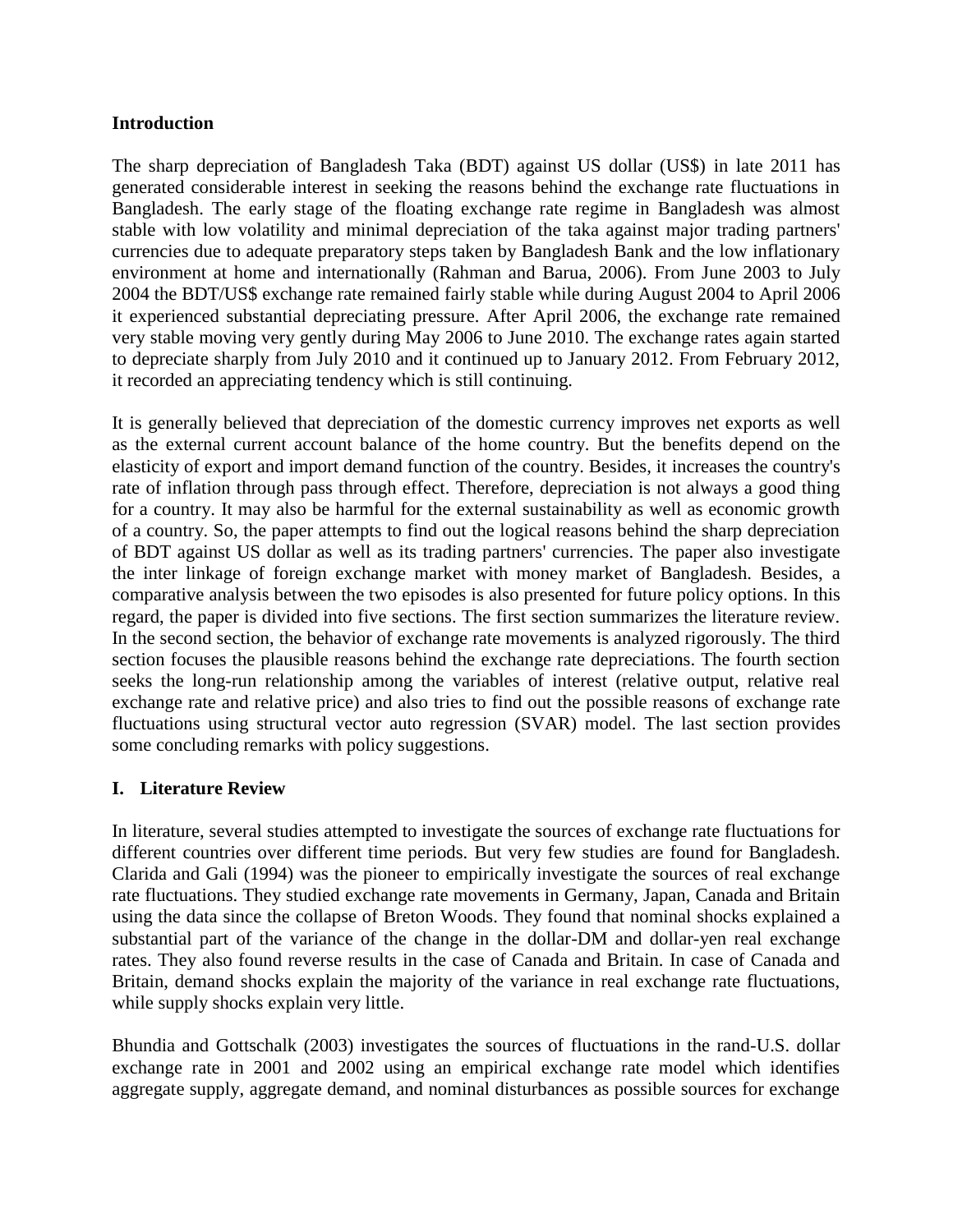rate fluctuations. They found that nominal disturbances explain by far most of the rand depreciation in the final quarter of 2001. They also found that financial market developments are the most likely source of the depreciation.

Wang (2004) reviews the evolution of China's real effective exchange rate between 1980 and 2002, and uses a structural vector auto-regression model to study the relative importance of different types of macroeconomic shocks for fluctuations in the real exchange rate. He showed that real relative demand shocks had been the most important sources of fluctuations in the real exchange rate over the estimation period, while supply shocks had been the main factors accounting for variations in relative output and relative prices. He also showed that supply shocks were at least as important as nominal shocks in contributing to real exchange rate variations in China.

Chen (2004) estimated a structural VAR model using quarterly data of the USA, Canada, Germany, Japan and the UK from 1974:Q3 to 2002:Q4 by following Clarida and Gali (1994). His obtained results indicating that the variance of real exchange rates can be attributed more to monetary shocks when the sample span is extended. He also used VAR model with long-run annual data from 1889 to 1995 and found that that monetary shocks can explain nearly 50% of real exchange rate variance in the long run sample period.

Inoue and Hamori (2009) empirically analyzed the sources of the exchange rate fluctuations in India using monthly data from January 1999 to February 2009 by employing the structural VAR model. The VAR model consists of three variables, i.e., the nominal exchange rate, the real exchange rate, and the relative output of India and a foreign country. The empirical evidence demonstrated that real shocks were the main drivers of the fluctuations in real and nominal exchange rates, indicating that the central bank could not maintain the real exchange rate at its desired level over time.

Rahman and Barua (2006) attempted to analyze the underlying causes and impact of the recent developments in the foreign exchange and money markets of Bangladesh using the data of FY05 and FY06. They observed that depreciation and volatility of exchange rate depends on various components of foreign exchange market. For example, when the gap between the monthly flow of imports and exports widens or the demand for opening import LCs rises, the exchange rate tends to depreciate. On the other hand there is high positive correlation between volatility of exchange rate and that of call money rate.

The above survey indicates that a systematic and comprehensive study on recent sharp exchange rate fluctuations in Bangladesh is necessary for adapting future policy options.

## **II. Behavior of the exchange rate movements**

As mentioned earlier, there were two episodes when there were pressures for exchange rate depreciation during the floating exchange rate regime in Bangladesh. The first episode continued about 21 months from August 2004 to April 2006 and the second episode lasted about 19 months from July 2010 to January 2012. During the first episode BDT depreciated by 15.67 percent against the US dollar and stood at Tk. 70.05 per US\$1.0 on April 2006 from Tk. 59.37 per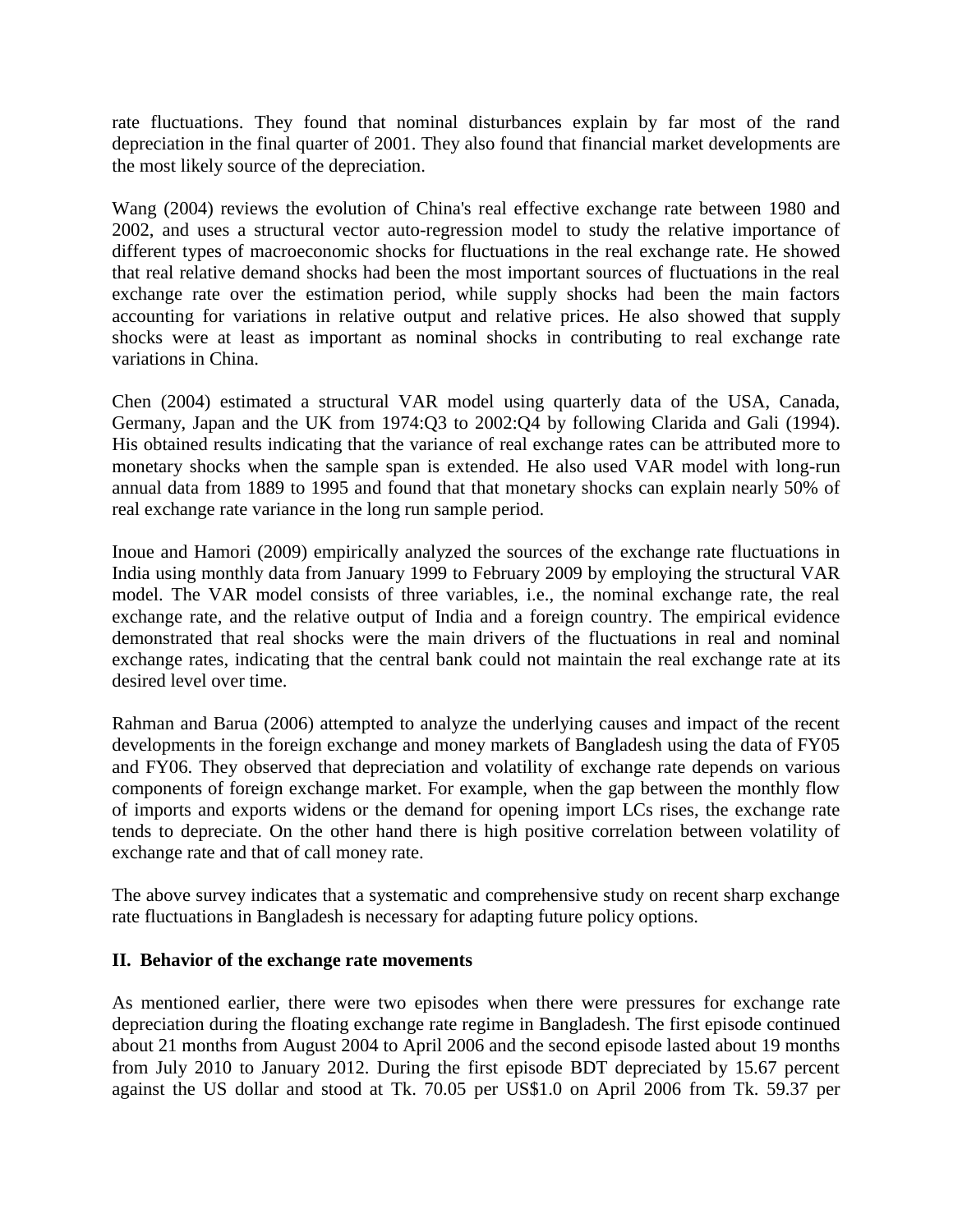US\$1.0 on August 2004. During the second episode BDT depreciated by 17.80 percent and stood at 84.44 per US\$1.0 on January 2012 compared with Tk. 69.41 per US\$1.0 on July 2010.



Figure 1a shows the movement of BDT/US\$ exchange rate (end period rate, epr) and the figure 1b shows exchange rate depreciation (in percent, %) during the two episodes mentioned above. It is observed that the trend and overall depreciation in 2nd episode was severe than first episode. But the trends of depreciation were increasing for both episodes. Therefore, the correlation between exchange rate movements between two episodes stood at 0.91 (highly correlated).

Although the USA is the second largest trading partner (18 percent of total trade in FY06) and US\$ is the intervention currency in foreign exchange transactions of Bangladesh, the multilateral exchange rate , i.e., effective exchange rate is more important for policy decision. The ways to express the effective exchange rates are -nominal effective exchange rate (NEER) and real effective exchange rate (REER) indices.

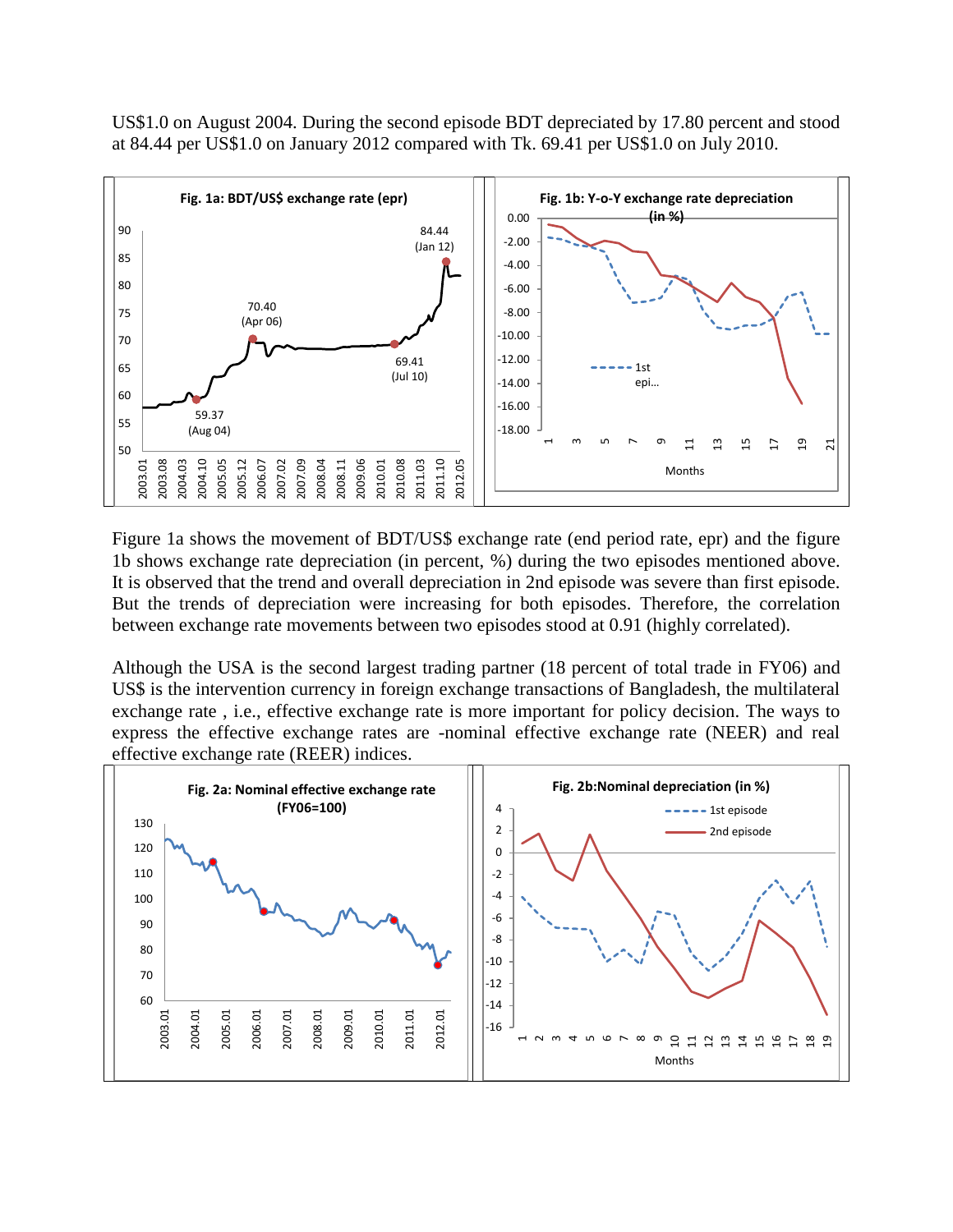

From figure 2a and 2b, it is observed that BDT sharply depreciated in nominal term against its major trading currencies during the first episode. The depreciation would have been more severe in the second episode except for the months of September-October, 2009. From figure 3a and 3b, it is also observed that BDT depreciated in real term in the first episode except for the months of November-December, 2005 and February 2006. It also depreciated severely in the second episode except for the months of July-December, 2010, January 2011 and September 2011.

## **III.Plausible reasons for exchange rate depreciations**

Under a floating regime, exchange rate movements depend on the demand and supply of foreign currency which are determined by the foreign exchange rate as well as money market variables. Some important variables are discussed below in order to explain the possible reasons for the sharp depreciation of BDT during the two episodes mentioned above.

(a) **Movement of net exports**: Net exports in Bangladesh are always negative since its independence due to merchandise trade account imbalance. The size of the external trade account deficit becomes smaller or larger at different time periods. The vulnerability of the net export situation resulted mainly due to inelastic import demand of Bangladesh. About eighty percent of Bangladesh exports are on account of woven garments and knitwear, which in-elastically depend on the import of raw materials. The other important import items namely consumer goods (basically food), machinery and petroleum products are also inelastic in nature. An increase in net exports increases the demand for foreign exchange and trends to put pressures on the BDT exchange rate against partners' currencies. From figure 4, it is observed that net exports of Bangladesh had increased sharply during both the 1st and 2nd episodes. From figure 5, it is apparent that import demands for consumer goods as well as for petrol and petroleum product were responsible for the higher import demand during the two episodes under review. It is observed that during the first episode import demand for petrol and petroleum products was greater than the demand for consumer goods, but during the second episode demand for consumer goods was much higher than its levels in normal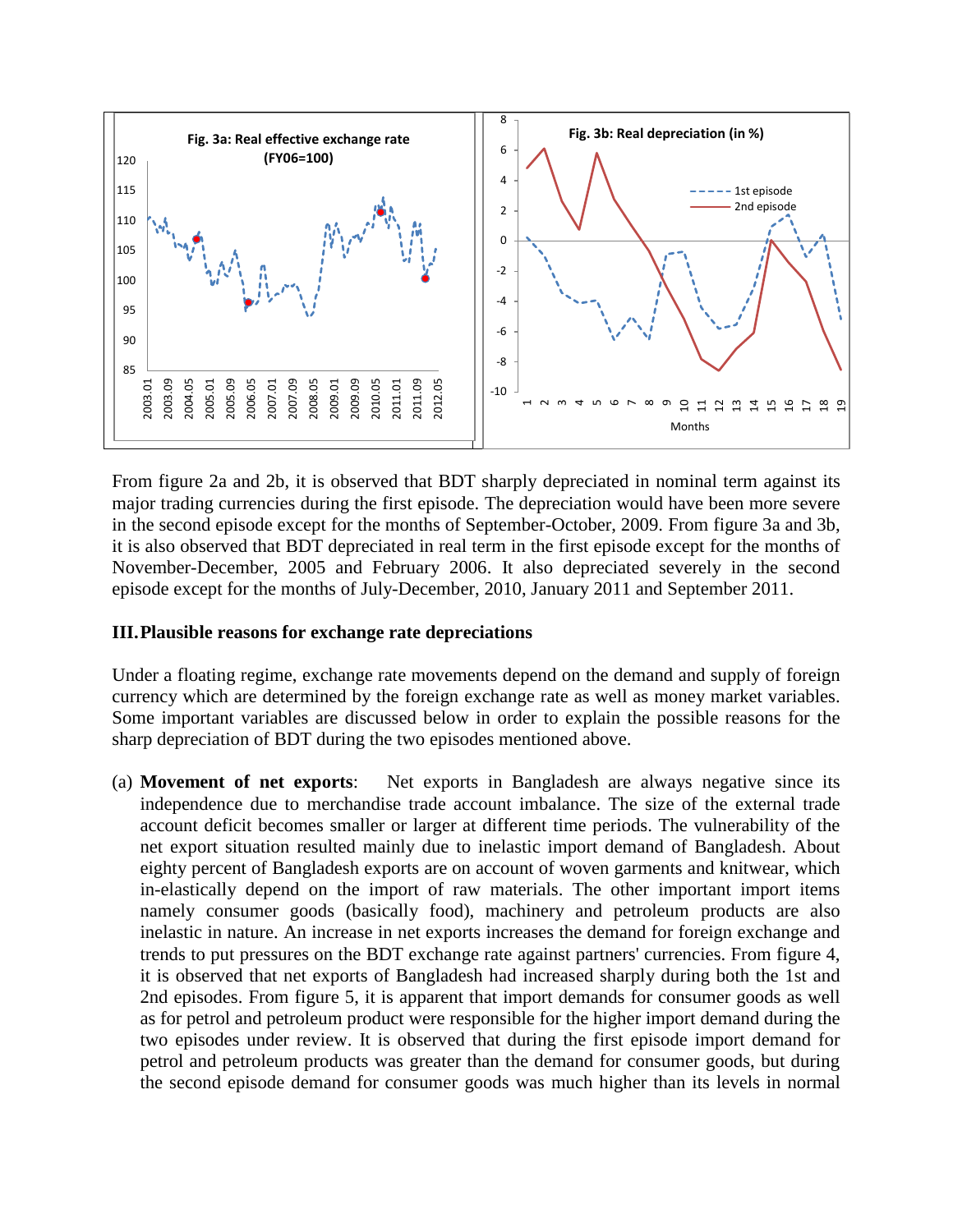times. Demand for consumer goods increased sharply in value terms mainly due to increased food prices in the world market.



(b) **Inward remittance:** The flows of inward remittances in Bangladesh have contributed significantly to the external current account surplus recorded in recent years. It is also a very important source of foreign exchange from the supply side of the foreign exchange market in Bangladesh and thus can potentially play an important role in exchange rate determination. In this context it is noteworthy that the remittance growth, especially during the second episode, was disappointing (Fig. 6). The average growth of inward remittance during the second episode was 8.29 percent where the historical average of inward remittance was 18.86 percent (during January 2003-June 2012). The slower growth of inward remittances certainly exacerbated the recent exchange rate pressure in Bangladesh during the second episode.

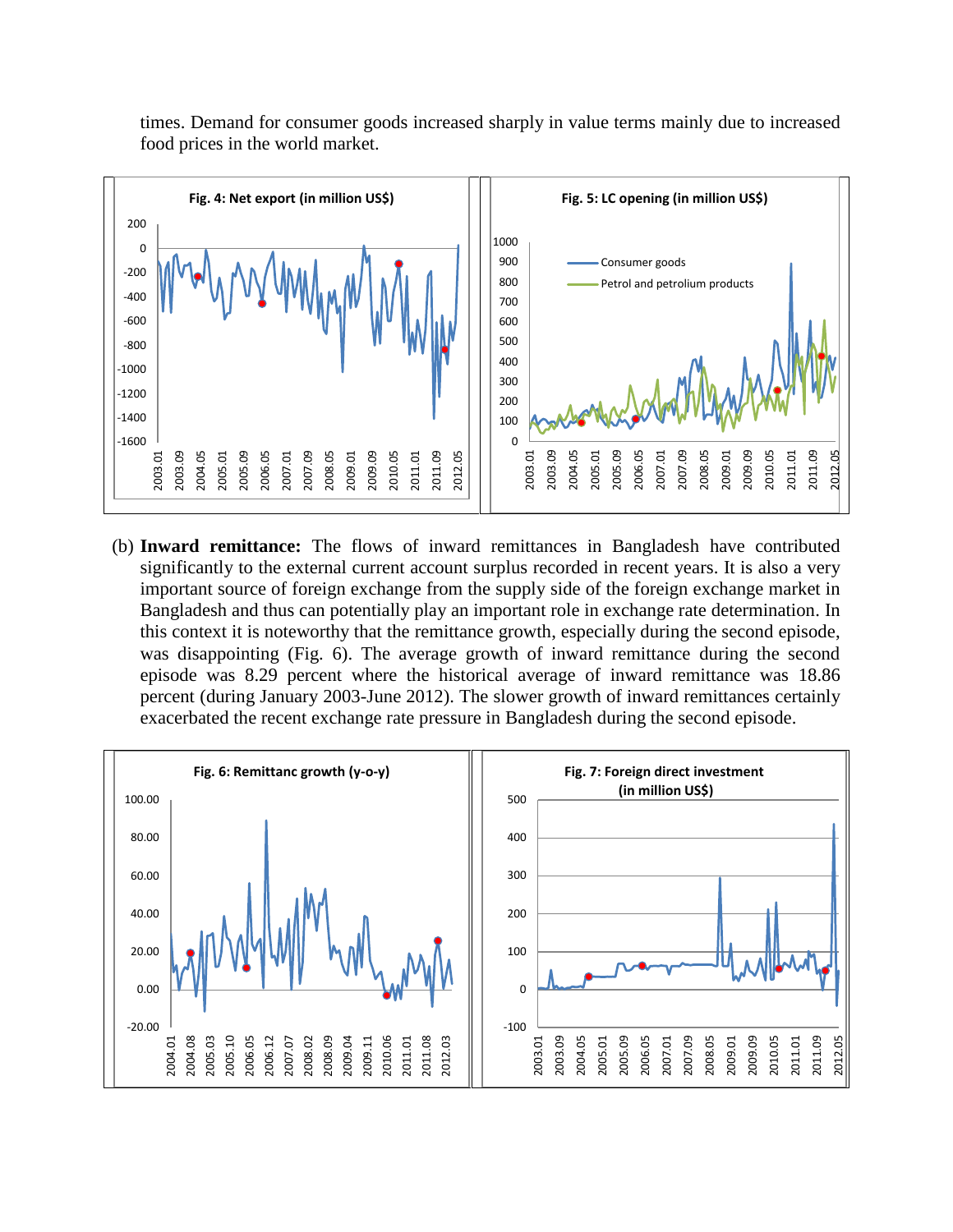- (c) **FDI inflow:** The FDI inflow in Bangladesh has generally been very low compared to most comparator countries in the region. It was even lower during the two episodes under review compared to the inflow in between the two episodes (Fig. 7). The monthly average (y-o-y) FDI inflow during the first and second episodes were US\$47.0 million and US\$62.2 million respectively whereas it was US\$68.8 million during the period in between the two episodes (May 2006 - June 2010).
- (d) **Net foreign aid:** Bangladesh is still dependent on international foreign aid for financing its development projects and for the stability of the overall balance of payments. By financing imports associated with development projects and through budget support, foreign aid is also important for the stability of the foreign exchange market of the country. The level of foreign aid, especially during the first episode, was very low compared to the historical average (US\$ 93.3 million, during January 2003 - June 2012). The monthly average of net amounts of foreign aid during the first and second episodes were US\$69.8 million and US\$84.21 million respectively where as it was US\$107.1 million during the period in between the two episodes (Fig. 8).



(e) **FX intervention:** Although the floating exchange rate regime has been prevailing, Bangladesh Bank has to intervene sometimes indirectly through selling and buying of foreign currency in the market to mitigate the undesirable fluctuations in the exchange rate. In this context, the amounts of net sales during the first and second episodes were US\$1135.9 million and US\$1680.5 million, respectively. Market interventions works to smooth out fluctuations due to temporary or short-term liquidity problems and it never works when the exchange market is fundamentally in disequilibrium. Since the interventions were made when the exchange market was subjected to some fundamental shifts on the supply and demand side both working toward larger excess demand for foreign exchange Bangladesh Bank interventions were not sufficient to stabilize the market (Fig. 9).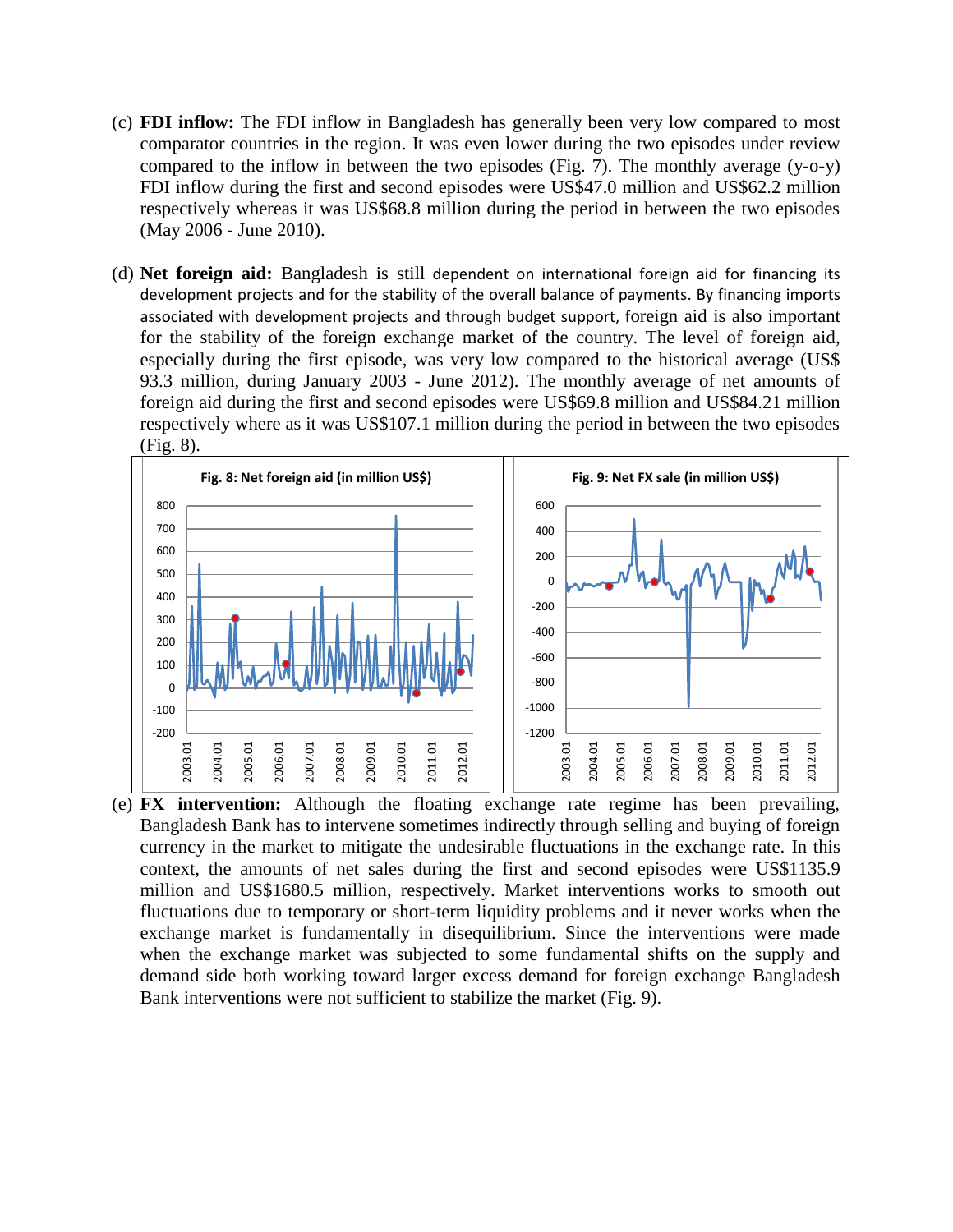

(f) **Liquidity movement:** Theoretically, exchange rate depreciation is positively related with the expansion of money supply (liquidity). From figure 10, it is observed that the growth of broad money during first episode was increasing. For the second episode it may appear that liquidity was decelerating when the exchange market pressure emerged. However, a closer look at the monetary/liquidity situation would indicate that in the period immediately preceding the start of the episode for a significant period during the second episode, liquidity expansion remained at the very high level of about 22 percent. Therefore, the impact of nominal shock behind the sharp depreciation can be supported for both the episodes. This observation is also supported by the movement of excess reserve and call money rate. From figure 11, it is observed that the movements of the excess reserves were decline during the both episodes and the call money rates were comparatively high. It may also be observed that (Fig. 12) the correlations between volatility of call rate and that of exchange rate (0.63 for first episode and 0.37 for second episode) were not strong.

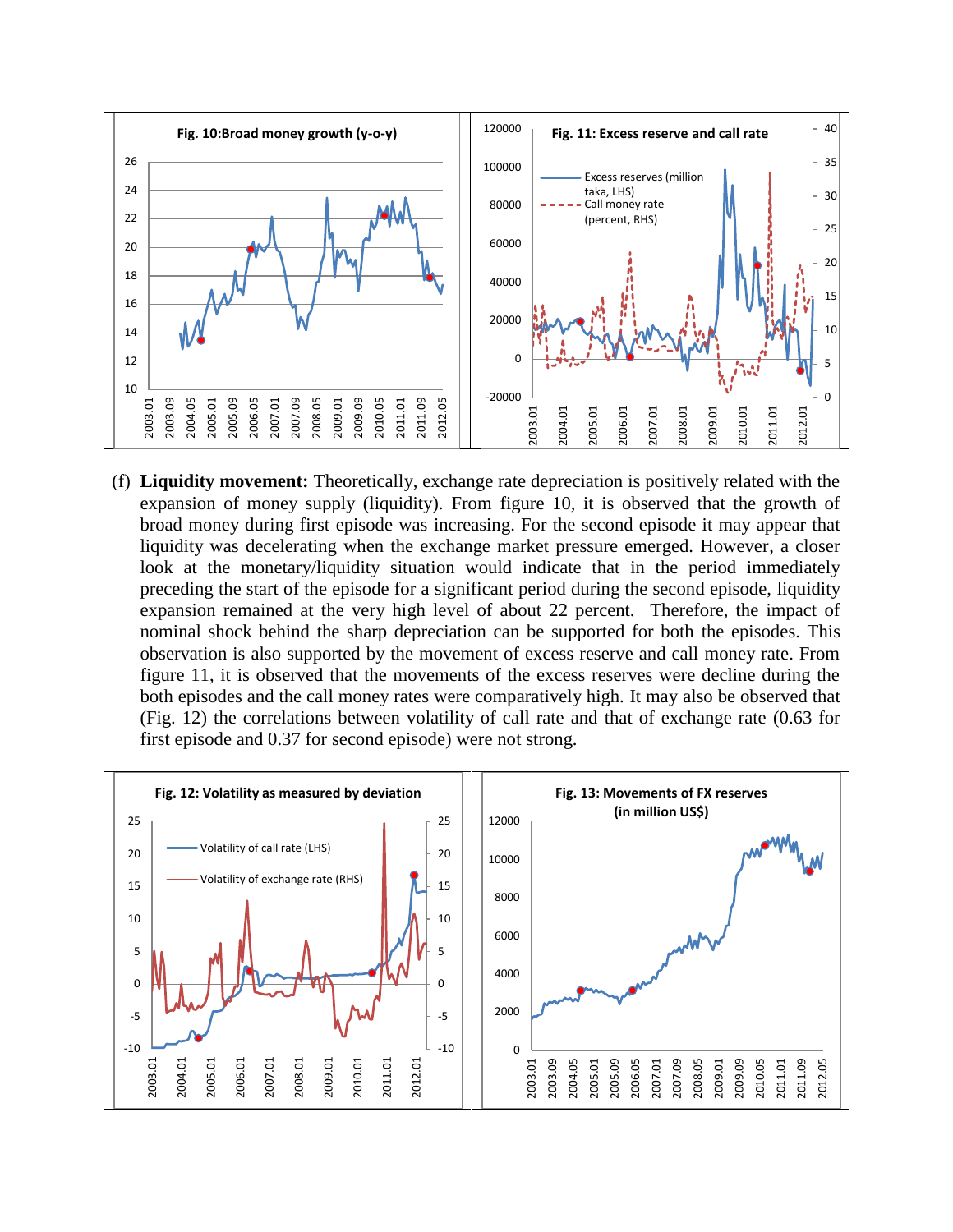(g) **Foreign exchange reserves:** Due to both domestic and external factors discussed above the level of foreign exchange reserves was decreasing during both episode, in part because of market interventions. Bangladesh Bank's inability to stabilize the exchange rate despite sizable market interventions and the consequent loss of reserves led to a sharp exchange rate depreciation pressure in during the two episodes in Bangladesh.

## **IV.Model based analysis of exchange rate fluctuations**

## **Theoretical background**

Following the pioneering work of Blanchard and Quah (1989), there has been a growing body of literature in which long-run relationships from theory are used to identify structural shocks in an open economy setting. Clarida and Gali (1994) construct a three variable - relative output, relative prices, and the real exchange rate - structural VAR and identify three types of macroeconomic shocks: supply, real demand, and nominal shocks. The contribution of each type of shock to the variability of each variable is then assessed.

Clarida and Gali (1994) derive a stochastic version of the Obstfeld (1985) open economy macro model where output is supply determined over the long run. Their representation illustrates how the Mundell-Fleming-Dornbusch model can provide theoretical foundations for the restrictions used in their analysis to identify three separate types of "fundamental" shocks in the economy. The key assumptions of the model include (i) prices and output adjustments are sticky and (ii) foreign and domestic goods are imperfect substitutes in consumption. Shocks in the model can be categorized into: (i) real aggregate supply (AS) shocks, which includes all labor market factors, such as changes in the relative productivity of home to foreign countries, that shift the aggregate supply curve; (ii) aggregate demand or real good market (IS) shocks, encompassing exogenous changes to real relative domestic absorption due to shifts in consumption, investment, government expenditure and home/foreign goods tastes; and (iii) nominal or money market (LM) shocks, reflecting shifts in both relative money supplies, such as monetary policy shocks and relative money demands, such as velocity shifts, and effects of financial liberalization.

A positive supply shock, such as a higher productivity growth in the home country, raises the aggregate supply of domestic goods and the rate of return to capital and, in a traditional Mundell-Fleming model in which capital is mobile, leads to capital inflows and an appreciation of the exchange rate on impact (Obstfeld, 1994). Over the long run, domestic output increases to its higher potential level, domestic price declines, and the real exchange rate depreciates in order to generate trade surpluses to pay down the accumulated stock of net foreign liabilities. A positive demand shock increases demand for home goods, pushes up prices of home products and leads to an appreciation of the real exchange rate and an increase in output in the short run. Over time, output returns to the long-run trend, but the price level remains higher and the real exchange rate remains above its trend. A positive nominal shock lowers home interest rates. In the short run, both the nominal and real exchange rates depreciate, the relative price rises, and the domestic output increases. Over time, output and the real exchange rate return to their long-run trends. The long-run relationships described here are used in this paper as restrictions to identify the fundamental shocks in the model.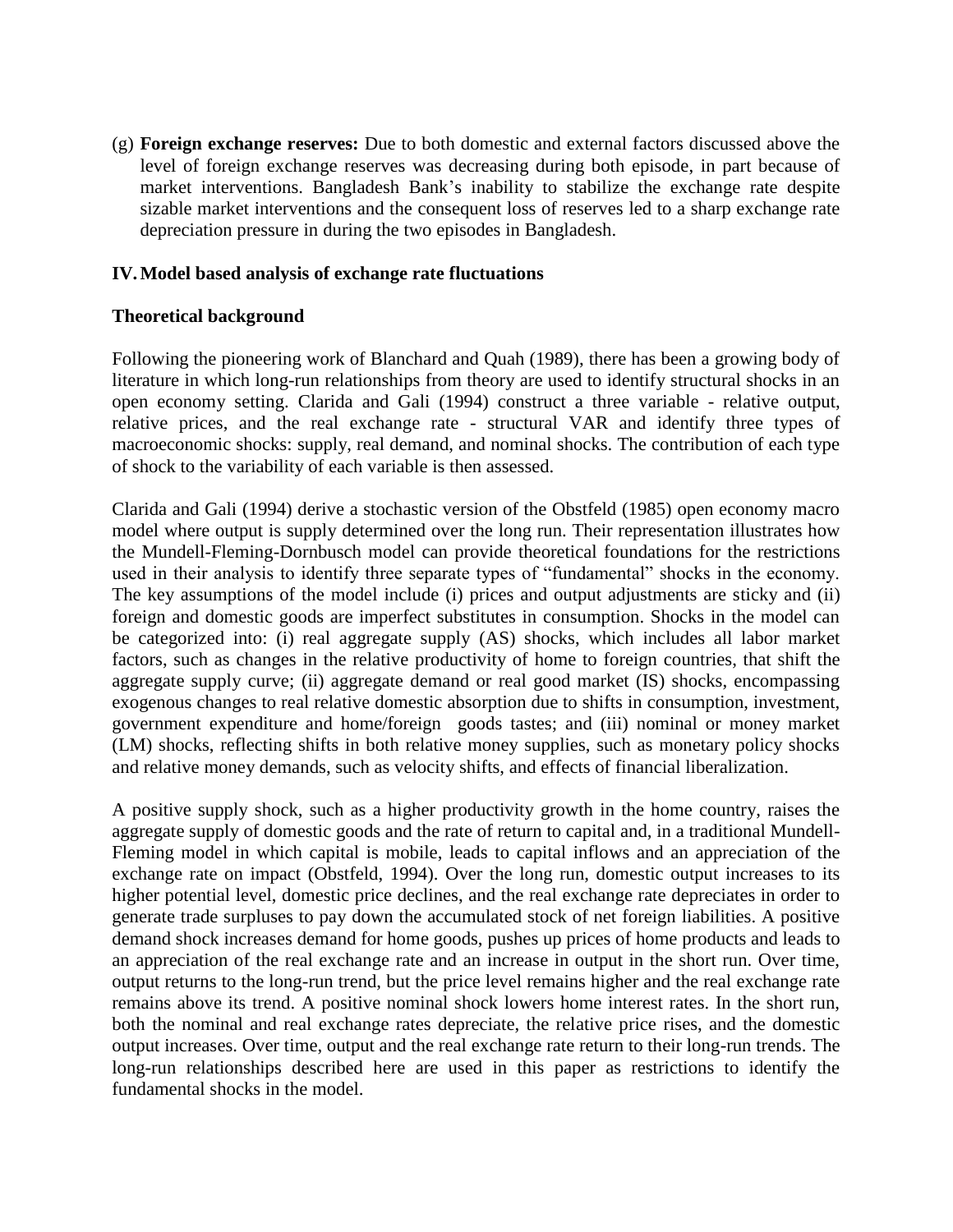### **Data and Variables**

Three variables - relative output (*y*), relative prices (*p*) and the real exchange rate (*q*) - have been included in this study. Monthly data on these variables have been collected for the period from January 2003 to June 2012. All variables are expressed in natural logarithms. The variables are relative to the weighted average of same variables in eight largest trading partner countries because both domestic and external macroeconomic conditions may affect the real exchange rate. Due to unavailability of quarterly or monthly data on GDP in Bangladesh, in this paper the index of industrial production (IIP) is used as a proxy of output variable. Hence, the log of relative real output is measured as the log of IIP of Bangladesh minus the log of trade weighted IIP of trading partner countries; the relative price level (CPI) has been measured similarly. Data on these variables related to Bangladesh have been collected from various publications of Bangladesh Bank and Bangladesh Bureau of Statistics (BBS). On the other hand, data related to trading partner countries have been collected from the CD-ROM of International Financial Statistics (IFS).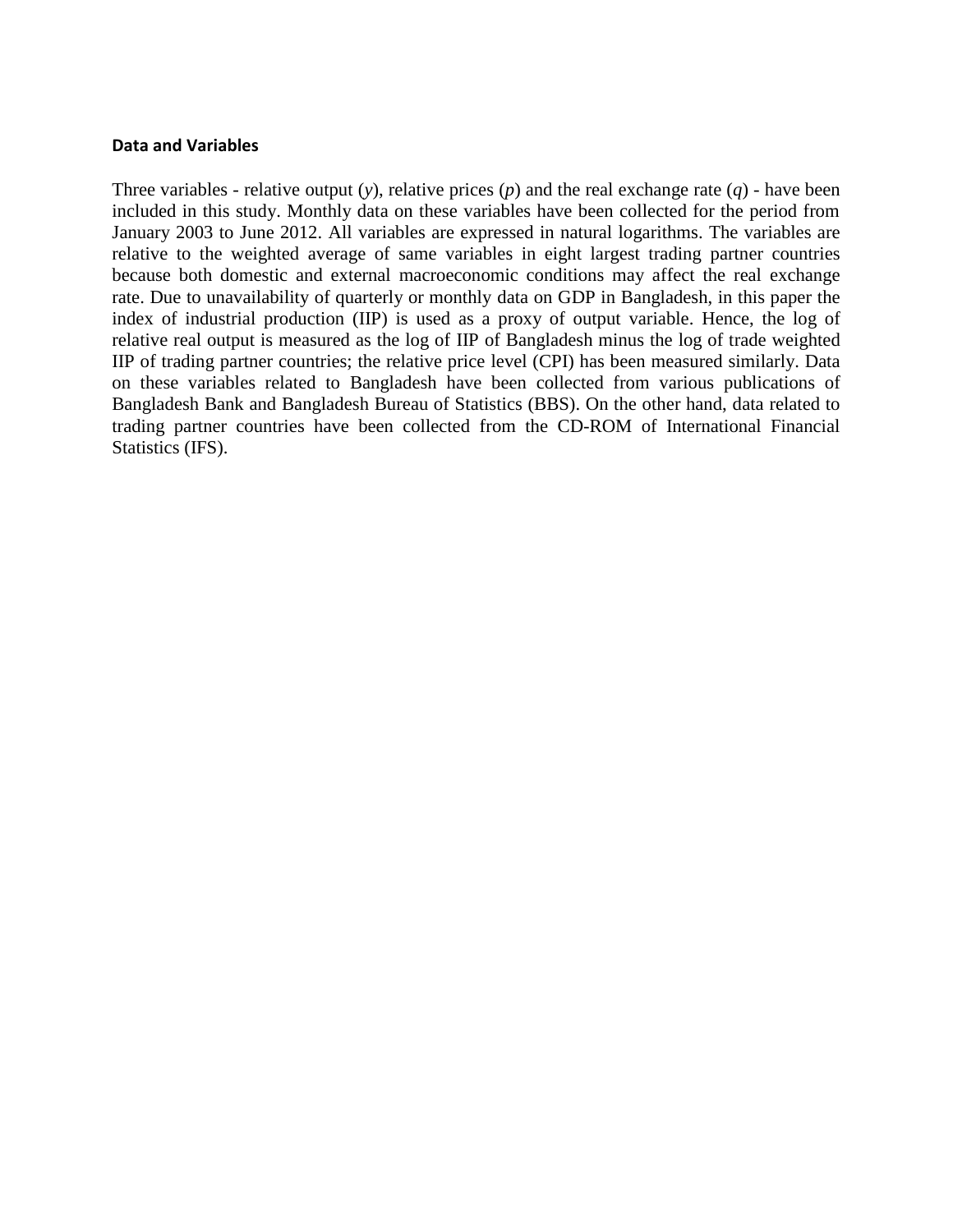#### **Model**

The empirical model contains a three-variable structural VAR (*∆y, ∆q, ∆p*) and its identification restriction. The observed variations of economic variables are governed by three mutually orthogonal disturbances: supply shocks, demand shocks and monetary shocks. Formally, we want to transform the reduced form VAR to the structural model:

$$
x_t = C(L)\varepsilon_t \tag{1}
$$

where

$$
x_{t} = \begin{bmatrix} \Delta y_{t} \\ \Delta q_{t} \\ \Delta p_{t} \end{bmatrix}, \qquad C(L) = \begin{bmatrix} C_{11}(L) & C_{12}(L) & C_{13}(L) \\ C_{21}(L) & C_{22}(L) & C_{23}(L) \\ C_{31}(L) & C_{32}(L) & C_{33}(L) \end{bmatrix}, \qquad \varepsilon_{t} = \begin{bmatrix} \varepsilon_{t}^{s} \\ \varepsilon_{t}^{d} \\ \varepsilon_{t}^{m} \end{bmatrix}
$$
(2)

In equation (2),  $C_{ij}(L)$  is the polynomial of lag operator L, and  $\varepsilon_t^{\ s}$ ,  $\varepsilon_t^{\ d}$  and  $\varepsilon_t^{\ m}$  are sequences of supply, demand and monetary shocks respectively. The orthogonality assumption implies  $E \varepsilon_t \varepsilon_t' = I$ . Furthermore, following Clarida and Gali (1994), the restriction that neither monetary shocks  $\varepsilon_t^m$  nor demand shocks  $\varepsilon_t^d$  influence relative output levels in the long run requires that

$$
C_{12}(1) = C_{13}(1) = 0 \tag{3}
$$

Similarly, the restriction that monetary shocks  $\varepsilon_t^m$  do not influence the real exchange rate in the long run implies that

$$
C_{23}(1) = 0 \tag{4}
$$

#### **Estimation Procedure**

First, the reduced form VAR will be estimated by ordinary least square regression (OLS). Second, from the estimated reduced form VAR and long-run restriction denoted in equations (3) and (4), three orthogonal shocks can be disentangled, yielding the estimated coefficients  $\{C_{ij}: i,j=$ 1,2,3} in equation (2). Finally, the paper will employ impulse response and variance decompositions, which help us to investigate the direction and the sources of real exchange rate fluctuations.

#### **Estimation Results**

This section examines the time-series properties of the variables in the analysis. As we see in Figure 14, three variables included in this study are most likely to have unit roots. Regression of non-stationary variables may leads to a spurious result. Formal stationary tests are conducted and the results from the Augmented Dickey Fuller unit root tests are reported in Table 1. The null hypothesis of a unit root cannot be rejected for the levels of all three variables at conventional level of significance, while the first differences are confirmed to be stationary at 1 percent level of significance.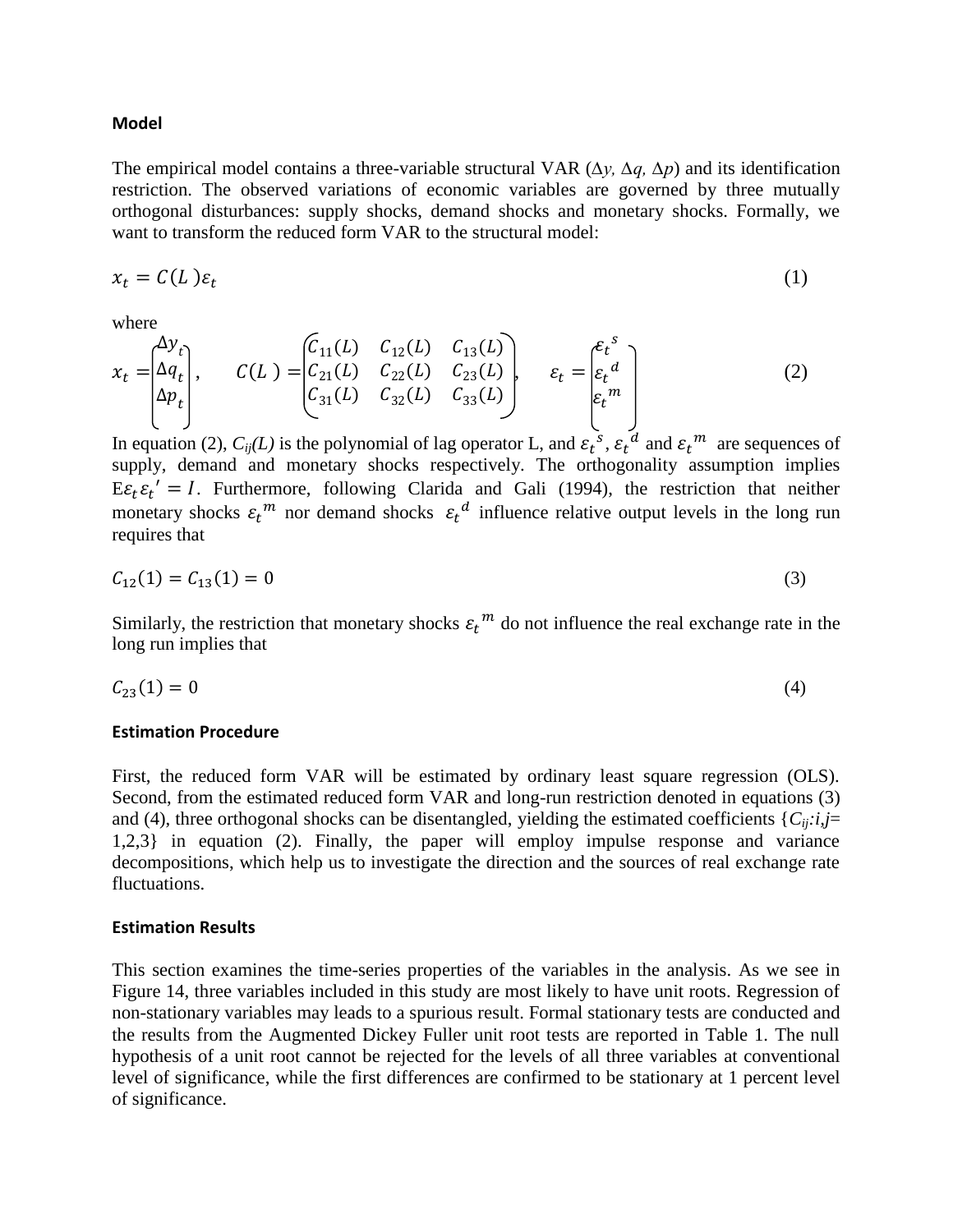



**Table 1: Augmented Dickey-Fuller Test for Stationarity**

| Variables                   | In first difference<br>In Level |             |
|-----------------------------|---------------------------------|-------------|
|                             | t-statistic                     | t-statistic |
| Relative output             | 0.41                            | $-10.16$    |
| <b>REER</b>                 | $-2.34$                         | $-9.81$     |
| <b>Relative Price level</b> | .70                             |             |

Note: \* test statistic significant at 1 percent level of significance.

 $\overline{\phantom{a}}$ 

Using the Akaike Information Criterion (AIC), we find that the Vector Auto Regressive (VAR) model is the most appropriate for the system. In order to examine the sources of fluctuation, computed impulse response functions (IRFs) and variance decompositions (VDCs) of these three variables have been used. Since the nominal exchange rate is of central interest to us, below we also present the impulse response analysis for this variable<sup>2</sup>.

Figure 15 displays the impulse response functions of relative output, real exchange rate, relative price level and nominal exchange rate to one standard deviation structural shocks. Since the variables were entered in first differences in the VAR, the resulting impulse responses were cumulated in order to obtain the impulse responses of level of each of the variable to the structural shocks in the model. These impulse response functions are in line with the theoretical priors discussed above. Figure 15 shows that a positive supply shock leads to an increase in output; however, it declines to a lesser rise over the long run. The increase in relative output in

 $2^2$  Even though this variable does not enter our empirical model directly, it can be constructed from the relative price variable and the real exchange rate variable.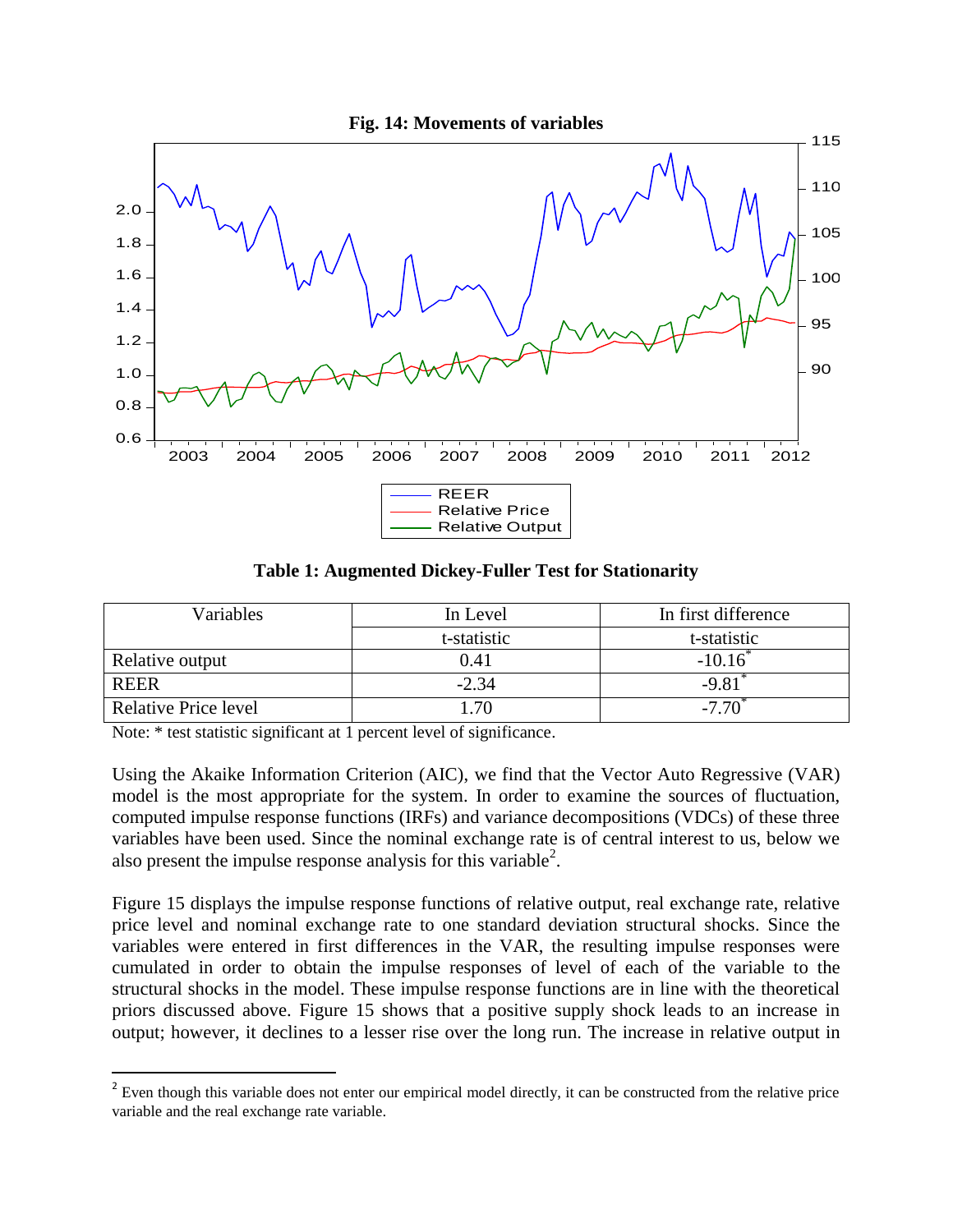Bangladesh is accompanied by a relative decline in the price level in Bangladesh. Since it is a key characteristic of a supply disturbance to drive output and prices in opposite directions, the responses shown in the figure are consistent with the predictions of our theoretical model. The real exchange rate initially appreciates slightly in response to the supply disturbance, but then a pronounced and persistent depreciation sets in, which is the long-run response predicted by Clarida and Gali's model. To quantify the impulse response of nominal exchange rate we deduct the response of relative price from the response of real exchange rate. The figure shows that in response to supply shock, nominal exchange rate appreciates slightly in the long run and the response seems to be very weak.

In the case of real demand shock, there is an increase in output, an increase in the price level, and an appreciation of the real exchange rate. Both responses are predicted by our theoretical model. The nominal exchange rate also appreciates. In the long run, the output response is restricted to zero. The price and the exchange rate responses, on the other hand, turn out to be very persistent. In the case of nominal shock, the output response lasts for a few months and is accompanied by a depreciation of the nominal and real exchange rate. In the long-run, both the output and the real exchange rate responses are restricted to zero. But the nominal disturbance is followed by a persistent increase in the price level, and, consequently, in the nominal exchange rate. It is noteworthy that the nominal exchange rate overshoots its long-run level considerably, which is consistent with the predictions of the familiar Dornbusch (1976) model.



### **Fig. 15: Accumulated Impulse Response Function**



Impulse response of relative output Impulse response of real exchange rate



Impulse response of relative price Impulse response of nominal exchange rate

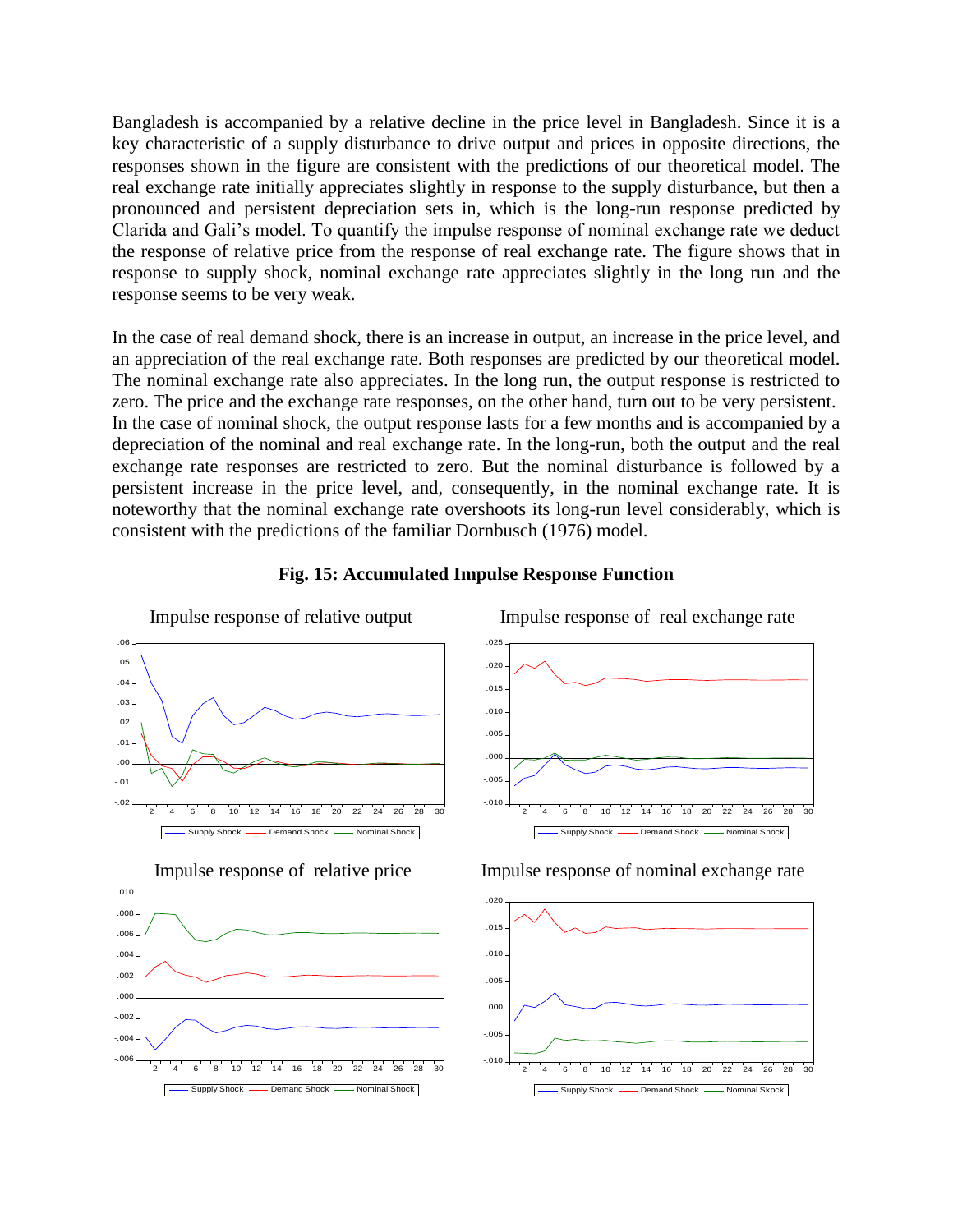While impulse responses are useful in assessing the signs and magnitudes of responses to specific shocks, the forecast error variance decomposition analysis provides an important insight into the relative importance of each shock at different forecast horizons to the structural disturbances in our model. Since this paper focuses on the nominal exchange rate, we report here the variance decomposition only for the nominal exchange rate, which has been produced from the variance decomposition of real exchange rate and relative price. Table 2 presents the share of the forecast error variance of nominal exchange rate at different forecast horizon that can be attributed to each type of shocks in the model.

Table 2 shows that the main cause of the unexpected changes in the nominal exchange rate is demand shock. Demand shock accounts for almost half of the short-run variability in the nominal exchange rate. At the one-year horizon, nominal disturbances still account for about 60 percent of the variance decomposition, but at the two-year horizon this share has declined to about onethird. It decreases slightly to 46.56 percent at six month forecast horizon and it remained persistent for longer forecast horizon. While nominal shocks are the second largest source of the variability in nominal exchange rate which accounts for one-third of the unexpected fluctuations of the nominal exchange rate and it remains persistent in the longer forecast horizon. Initially supply shocks account for only 17.53 percent of the variability in nominal exchange rate. It increases to 20.44 percent at eight month forecast horizon and remains persistent thereafter.

| Forecast horizon | Supply shock | Demand shock | Nominal shock |
|------------------|--------------|--------------|---------------|
| 1                | 17.52        | 48.10        | 34.38         |
| 2                | 17.68        | 47.79        | 34.53         |
| 3                | 18.27        | 47.92        | 33.81         |
| 4                | 19.35        | 47.99        | 32.66         |
| 5                | 19.73        | 47.33        | 32.94         |
| 6                | 19.94        | 46.56        | 33.49         |
|                  | 20.27        | 46.60        | 33.13         |
| 8                | 20.44        | 46.57        | 32.99         |
| 9                | 20.38        | 46.60        | 33.03         |
| 10               | 20.55        | 46.42        | 33.03         |
| 11               | 20.56        | 46.42        | 33.02         |
| 12               | 20.56        | 46.40        | 33.04         |

**Table 2: Forecast Error Variance Decomposition of Nominal Exchange Rate**

In this paper our main objective is to identify the sources of volatility of nominal exchange rate with special attention to two episodes (Episode 1: August 2004 - April 2006 and Episode 2: July 2010 - January 2012) of high depreciation pressure on nominal exchange rate in Bangladesh. This purpose may be better served by historical decomposition of the nominal exchange rate. Using the estimated VAR, a historical decomposition can be derived to examine whether or not the supply, demand, and nominal shocks that have been identified can plausibly explain the time path followed by the nominal exchange rate of Bangladesh during the two episodes mentioned earlier.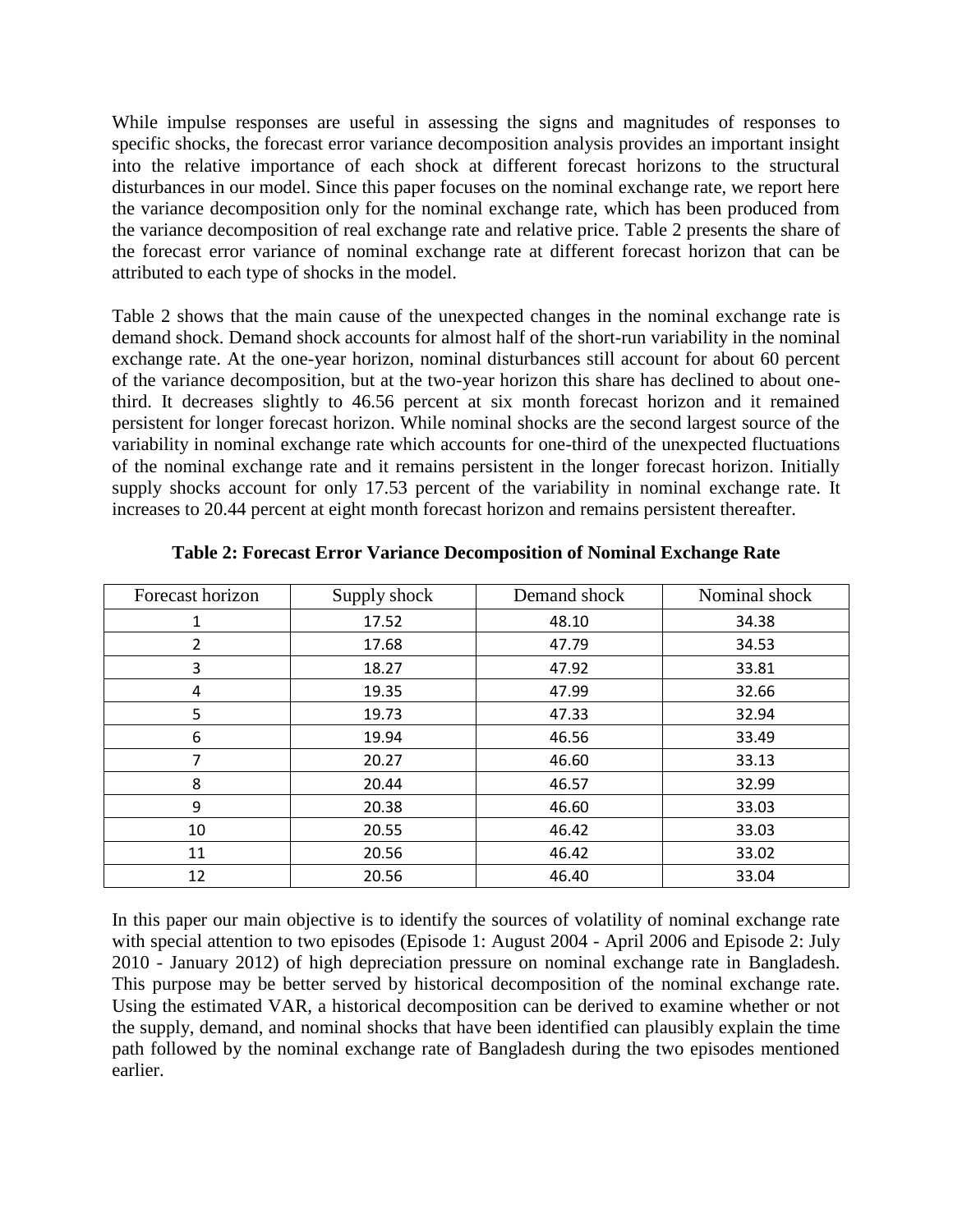

**Figure 16: Historical Decomposition of Nominal Exchange Rate During the Two Episodes**

Figure 16 plots the unconditional forecast error for the nominal exchange rate and shows the decomposition of this forecast error into the components that can be attributed to supply, real demand, and nominal shocks. The blue line in each graph of two panels (for two episodes) is the total forecast error, which depicts the difference between the actual (log level of the) nominal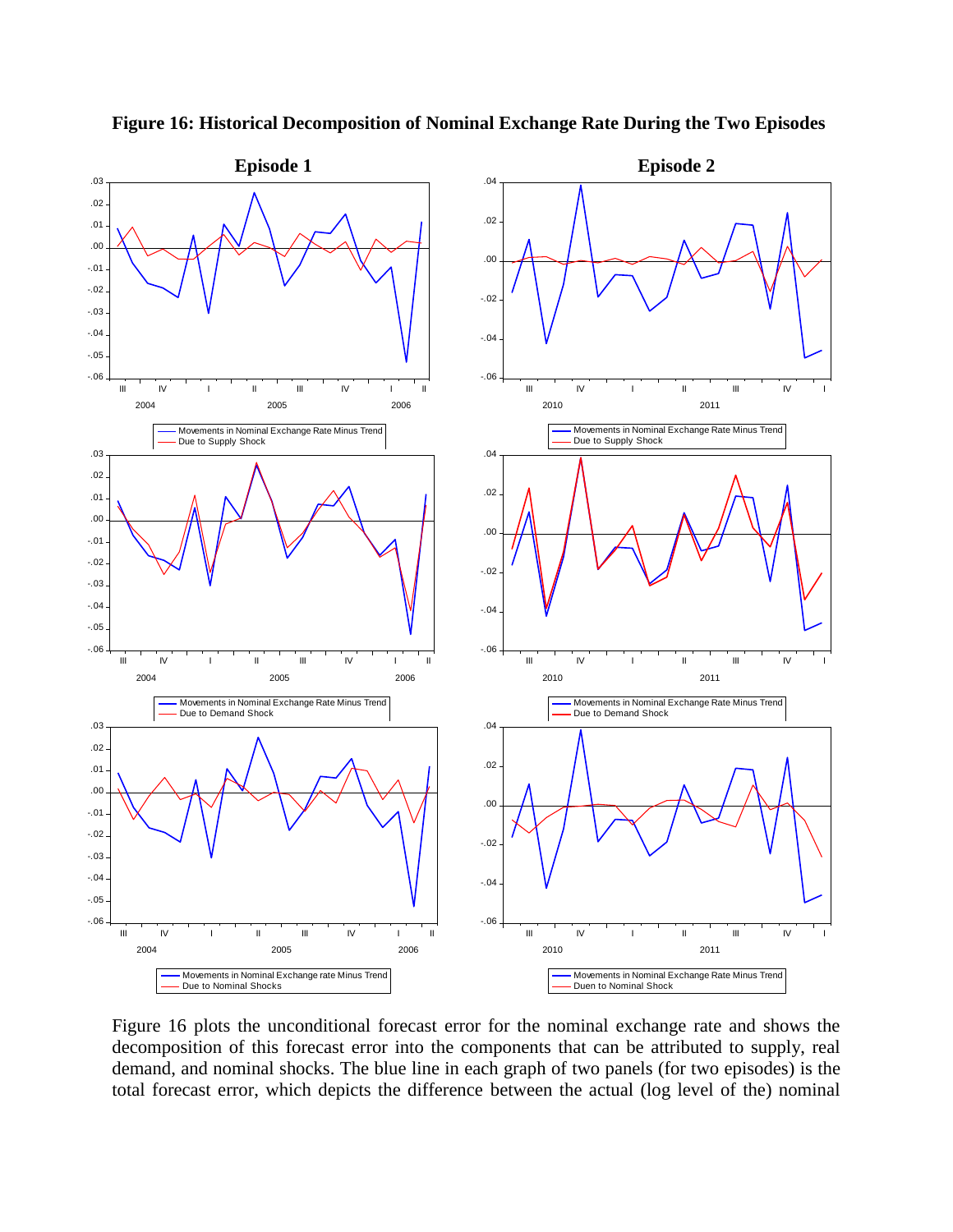exchange rate and the level that would have been forecast from the VAR. In other words, the blue line reflects the cumulative impact of the three types of structural shocks on the nominal exchange rate. The red line in each panel plots the contribution of each type of shocks to the total forecast error, or the forecast error that would have resulted if only one particular source of shocks had hit the variable. As shown in the figure, unexpected movements in the nominal exchange rate have been driven mainly by demand shocks.

Government expenditure which is a component of aggregate demand expands very largely during both episodes (Figure 17). The average quarterly growth of government expenditure stood at 19.37 percent and 40.51 percent during the  $1<sup>st</sup>$  and  $2<sup>nd</sup>$  episode respectively, whereas the average growth between two episodes was 15.79 percent. The growth of other components of aggregate demand except net exports (exports minus imports) also increases largely during the two episodes compared to pre-episodes periods (Figure 18a and Figure 18b).